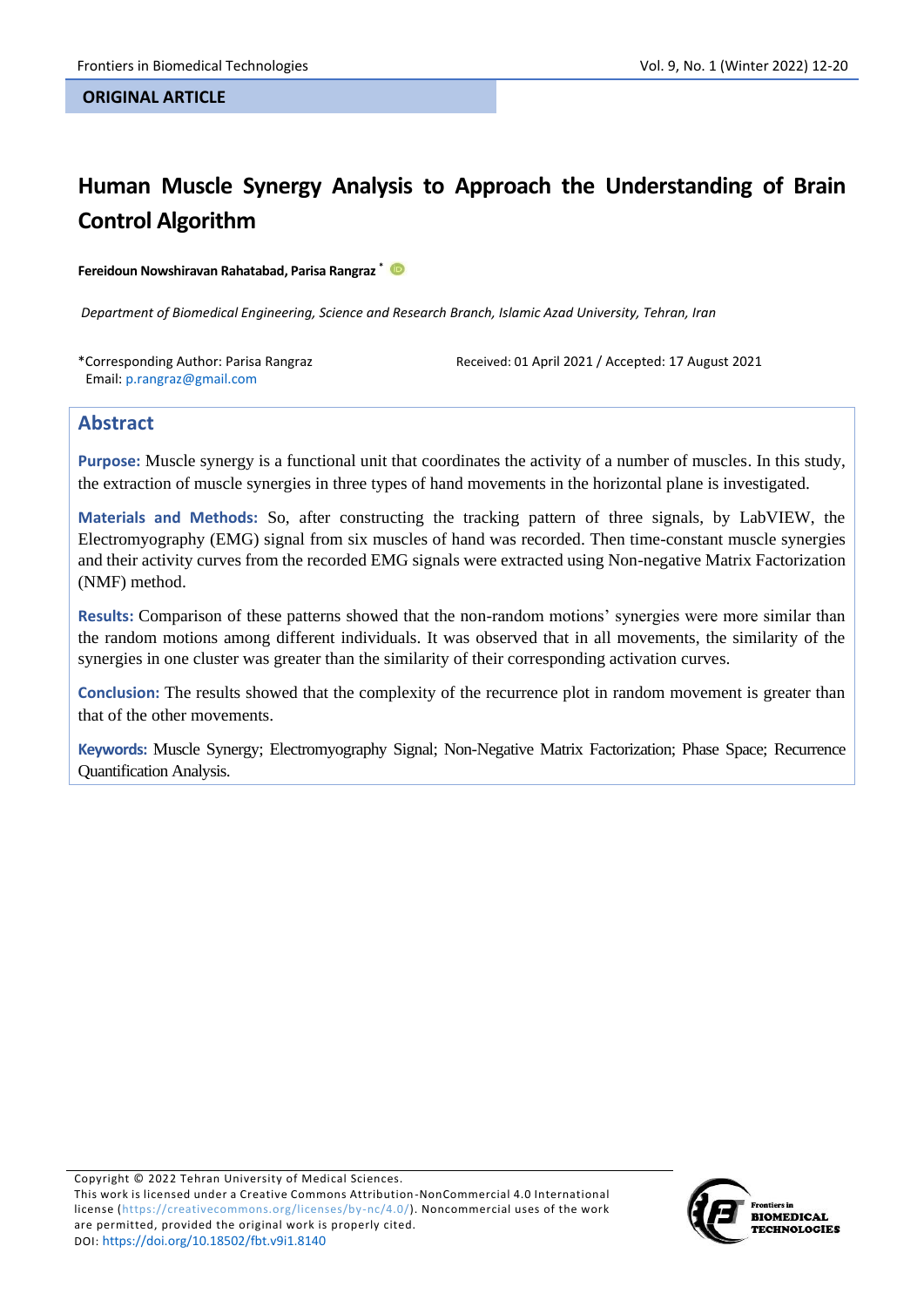## **1. Introduction**

The term muscle synergy has been extensively studied in the literature  $[1-3]$ . The qualitative definition of synergy is built on three bases: sharing, flexibility/sustainability, and task dependency [\[4,](#page-7-2) [5\].](#page-7-3) Electromyography (EMG) Signal analysis using linear and nonlinear tools is, therefore, a basic need. EMG patterns are trackers of muscle synergies and their activation coefficients. One way to learn about the mechanism of motor deficits and spinal cord injuries is to study muscle synergies [\[5\].](#page-7-3) Understanding the mechanism of central nervous system control of hand movement and the creation of efficient human-machine interfaces depends on the extraction of synergistic patterns [\[5\].](#page-7-3) Two time-invariant and timevarying models have been identified for muscle synergy [\[3\].](#page-7-1) In the time-invariant model there is no lag time between different muscles of a synergy, that is, if a synergy is activated at a certain time, all the muscles related to that synergy will be activated at the same time [\[6\].](#page-8-0) In the time-varying model, different muscle synergies have their own temporal activity profiles, and there may be different time delays between activating different synergies [\[6\].](#page-8-0) Different matrix decomposition methods are used to derive time-invariant synergies [\[7\].](#page-8-1)  Considering matrix decomposition topics is one of the recent trends in blind source separation. The blind source separation method is to obtain a set of independent sources that are combined with an unknown system  $[8]$ . Many real data are non-negative, and their hidden components have physical meaning only when they are non-negative. In practice, when under control components have physical interpretation, non-negative and data fragmentation is often desirable and necessar[y \[9,](#page-8-3)[10\].](#page-8-4) The Non-negative Matrix Factorization (NMF) method has been studied by many researchers but has been further refined by the work of Lee and Seong published in Nature and NIPS Journals [\[9,](#page-8-3)[10\].](#page-8-4) The trajectory of a dynamic system in phase space can describe the development of system behavior over time and in phase space  $[11]$ . The primary purpose of Recurrence Plot (RP) is to visualize the dynamic systems' trajectory in phase space, which is particularly useful in high-dimensional systems. The RP provides important information about the temporal evolution of these trajectories [\[12,](#page-8-6)[13\].](#page-8-7) In addition to the visual information obtained from RP, several complexity measures that quantify the small-scale structures of recurrence plot are known as Recurrence Quantification Analysis (RQA). These criteria are based on the density of the recurrence points and the structures of the horizontal and vertical lines of the recurrence plot. Calculating these criteria in small windows (sub-matrices) in RP results in a time-dependent behavior of these variables [\[11\].](#page-8-5) Much research has been done on muscle synergy [\[14-](#page-8-8)[21\].](#page-8-9) Di Eola and *et al*. stated that the CNS's production of muscle activity patterns to achieve a variety of behavioral goals is a key issue in controlling movement. As a result, the EMG signals of thirteen muscles of four frogs were recorded during jumping, walking, and swimming movements. Their results showed that there were similarities between the synergies extracted from different movement[s \[22\].](#page-8-10) Ting *et al.* examined muscle synergies to control force during a balance task. They used nonlinear matrix factorization to determine the muscle synergies of equilibrium reactions in cats to investigate the practical importance of such synergies for natural behaviors [\[23\].](#page-8-11) Sabzevari *et al.* extracted muscle synergy during arm reaching movements at different speeds. They showed that a lower reconstruction error can be obtained by the center of the muscle synergy clusters in comparison with the average of the activation coefficient [\[5\].](#page-7-3) Kabbodvand *et al*. extracted synchronous muscle synergies during fast arm reaching movements. They used a modified nonnegative matrix factorization to resolve the tonic component problem of EMG [\[24\].](#page-8-12) The purpose of this research was to study and compare muscle synergies in sinusoidal, quadratic, and random motions (which one cannot anticipate).

## **2. Materials and Methods**

#### **2.1. EMG Recording and Experiments**

The subject should sit behind a desk in a heightadjustable chair so that his hand is parallel to the ground (during the test the subject's hand moves freely on the horizontal surface) and follow the marker on the monitor on the horizontal screen while holding a 1.5 kg weight with his hand on the desk. The tracking duration of each pattern is 24 seconds. From each subject, during each of these movements, a surface electromyogram signal of six muscles is recorded for moving elbow and shoulder motors (including two short and long head biceps brachii, two medial and lateral head triceps brachii, deltoid muscle, and Pectoralis major muscle) that plays the most role in these movements. At the beginning of each session, the subject practiced the movements in question. The purpose of the exercises was to get the person used to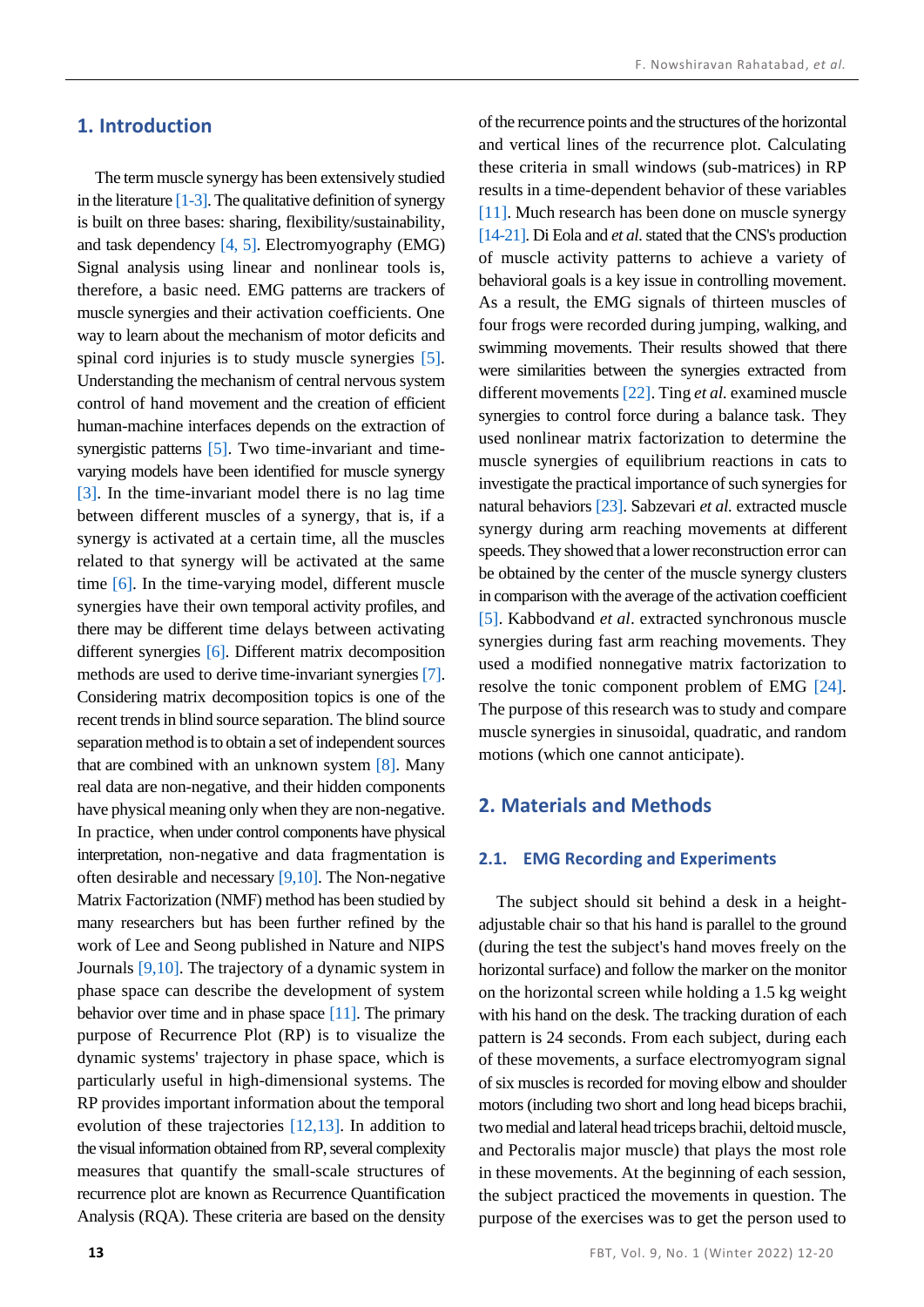the movements, the recording protocol, the environment, and the test space. To prevent muscle fatigue after each movement and before the next movement begins, the subject rests for 13 seconds.

In this study, Biopack MP100 was used to record EMG signal. Six healthy male volunteers (with no history of musculoskeletal disorders) ranged in age from 18 to 23 years with a height of 121 to 183 cm and a weight of 62 to 75 kg participated in the experiments. The hand tested in all protocols is the right hand. To eliminate the power line interference, the Notch filter key of the electromyogram recorder was turned on. Also, the highpass filter cutoff frequency was set to 20 Hz and the low pass filter cutoff frequency was set to 500 Hz. The gain of Biopack system is 5000. Six channels of this device were used to record the signal. To reduce the impedance of the skin, it is necessary to prepare the skin. To cleanse the skin of fat and perfume, the electrode position on the muscle should be cleaned with alcohol-soaked cotton. Dead skin cells also have high electrical resistance, so they should be wiped off the surface of the skin using a type of abrasive such as very soft sandpaper. During this stage, the skin should be cleaned with alcohol-soaked cotton continuously. This step should be done carefully so as not to damage the skin. The qualitative criterion for skin preparation is that the electrode position is slightly reddened by abrasion. Surface hairs of skin should be removed at the location of the electrodes. In the recordings of this study, the surface hair of the skin was first shaved and the dead skin cells were abraded with soft abrasion number 1500, the skin was then cleaned with white alcohol-soaked cotton. SKINTACT self-adhesive disposable electrodes were used. Finally, the skin's electrical impedance was measured with a multi meter, which must be less than ten kilo ohm. Electrodes were positioned according to a specialist and (http://seniam.org/sensor\_location.htm), the electrode was positioned at the center of the muscle mass[. Figure 1](#page-2-0) shows

<span id="page-2-0"></span>

**Figure 1.** Picture of one of the subjects during the experiment

one of the subjects during the experiment. Much of the EMG signal power is in the frequency range of 10 to 500 Hz. To make the signal from the samples reproducible, according to the Nyquist principle, the sampling frequency was set twice to 500 Hz [\[26\].](#page-8-13)

# **2.2. Creating a Tracking Pattern in LabVIEW Software**

In this study, three types of sinusoidal, square, and random motions in the horizontal plane were investigated. To do this, a tracking pattern of three sine, square, and random signals on the computer are made by LabVIEW software. At the beginning of the program to build a follow-up pattern, a synchronous program was placed, for this purpose, by clicking the mouse, the marker and the patient signals are synchronized to extract features such as the average of delay and patient movement speed.

[Figure 2a](#page-3-0) shows the square motion. In this case, by moving the cursor to the right, the patient places her elbow on the table in the extension position, and when the cursor moves to the left, they place her elbow on the table in the flexion position. [Figure 2b](#page-3-0) shows the sinusoidal motion. In this case, the patient puts his elbow on the table in extension mode by moving the cursor to the right in a sinusoidal position, and when the cursor goes to the left, they put their elbow on the table in flexion mode, and do it quickly. [Figure 2c](#page-3-0) shows the random motion of the cursor. In this case, the patient moves his elbow on the table in the same direction by moving the pointer in a random position, and move their elbow by placing the pointer in any random place. First random numbers between 0 and 1 are generated in the block and then multiplied by 500 to increase the range of arbitrary numbers.

#### **2.3. Data Preprocessing**

In this study, the rectified signal amplitude peak curve was used to normalize the signal [\[27\].](#page-8-14) According to [\[28\],](#page-8-15) at first, the EMG signal was rectified using absolute magnitude then passes through a low-pass filter with a cutoff frequency of 400 Hz. After deleting offset, signals are normalized to their maximum value. The purpose of applying these steps to the raw signal is to achieve EMG signal envelope.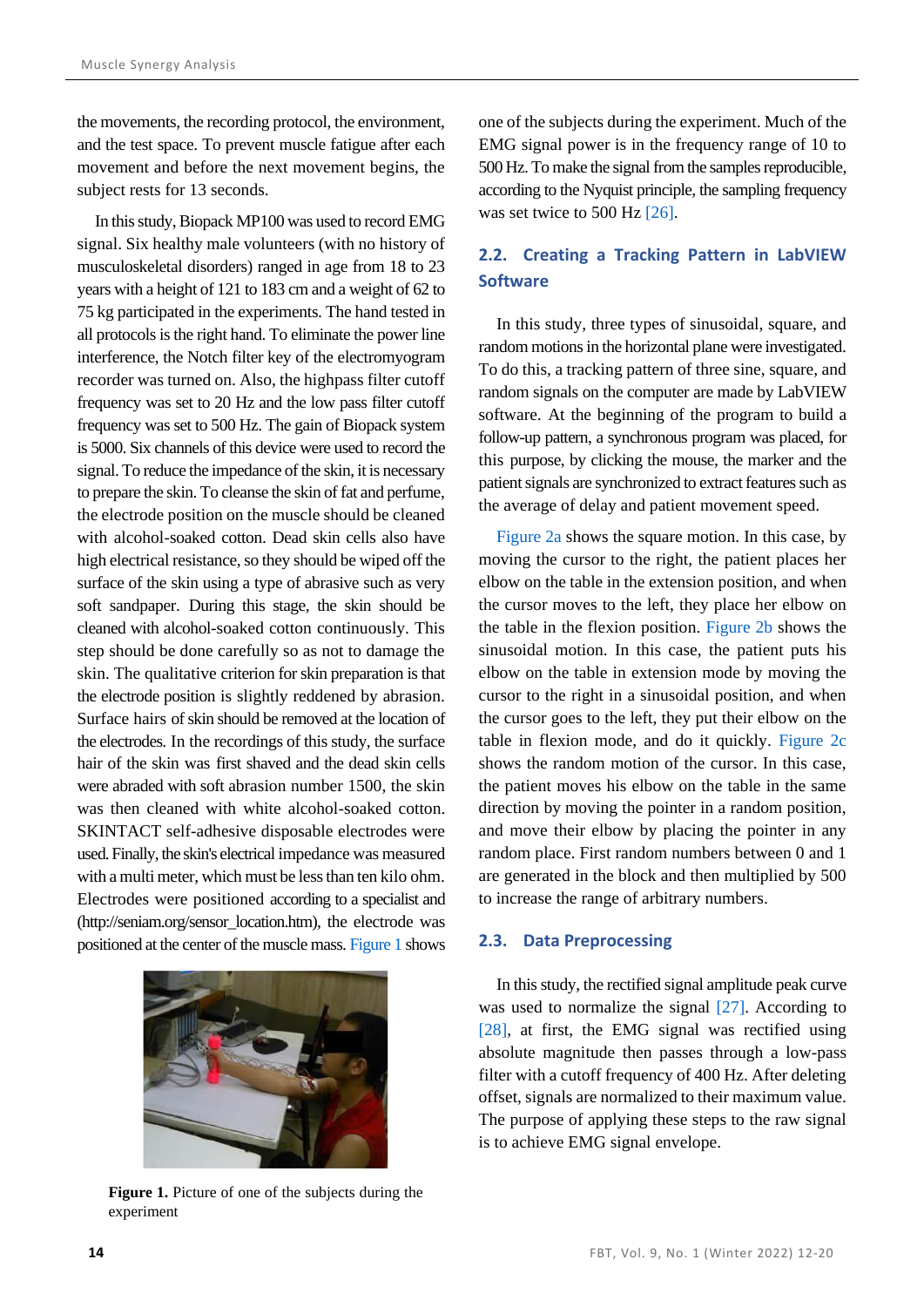

<span id="page-3-0"></span>**Figure 2.** a) Square motion of the pointer and the generated square signal, b) Sinusoidal motion of the pointer and the generated sinusoidal signal, c) Random motion of pointer and generated random signal

#### **2.4. Non-Negative Matrix Factorization (NMF)**

Many real data are non-negative, and their hidden components have physical meaning only when they are negative. In practice, when components under control have a physical interpretation, negative analysis and sparsing of the data are often desirable and necessary [\[9,](#page-8-3) [10\].](#page-8-4) The NMF problem is expressed as follows:

If the negative data matrix  $Y \in R_+^{I \times T}$  (Y≥0) is given and J is the order of dimension reduction  $(J \leq min(I, T))$ , accordingly, two non-negative matrices A=  $[a_1, a_2,..., a_n]$  $a_j$ ]  $\in R_+^{I \times J}$ , X= $B^T = [b_1, b_2, ..., b_J]^T$  must be obtained, which are the factors of Y [\(Equation 1\)](#page-3-1):

<span id="page-3-1"></span>
$$
Y = AX + E = AB^T + E \tag{1}
$$

That matrix  $E \in R^{I \times T}$  Shows the approximation error. Factors A and X have different physical meanings in different applications [\[8\].](#page-8-2) The standard NMF model assumes that matrices A and X are non-negative. Unlike blind resource separation methods based on Independent Component Analysis (ICA), the NMF method does not assume resource independence. The NMF problem can also be expressed  $Y^T \approx X^T A^T$ , so the concepts of

"source" and "combination" in the NMF are often arbitrary. In order to estimate the matrices A and X, a similarity criterion must be considered to quantify the difference between the data matrix Y and the estimated model matrix ( $\hat{Y} = AX$ ). The simplest and most common similarity criterion used is based on Frobenius nor[m \[8\]](#page-8-2) [\(Equation 2\)](#page-3-2):

<span id="page-3-2"></span>
$$
D_F(Y||AX) = \frac{1}{2}||Y - AX||_F^2
$$
 (2)

#### **2.5. Recurrence Quantification Analysis (RQA)**

The primary purpose of recursive diagrams is to visualize the trajectory of dynamic systems in phase space, which is especially useful in high-dimensional systems. The usual patterns in recursive diagrams are related to specific behavior of dynamic systems, so RPs provide important information about the temporal evolution of these trajectories.

Large-scale patterns in RP, introduced as typology, can be categorized into homogeneous groups, periodic, drift, and disrupted  $[10]$ . A closer look at the recursive diagrams reveals smaller-scale structures called textures, which are grouped into different groups. In addition to the visual information obtained from RP, several complexity metrics that quantify small-scale structures of recurrence diagrams are known as RQA. These criteria are based on the density of the recurrence points and the structures of the diagonal and vertical lines of the recurrence diagrams. Calculating these criteria in small windows (sub-matrices) in RP leads to time-dependent behavior of these variables [\[11\].](#page-8-5) [Figure 3](#page-3-3) shows the block diagram of research steps.



<span id="page-3-3"></span>**Figure 3.** Block diagram of research steps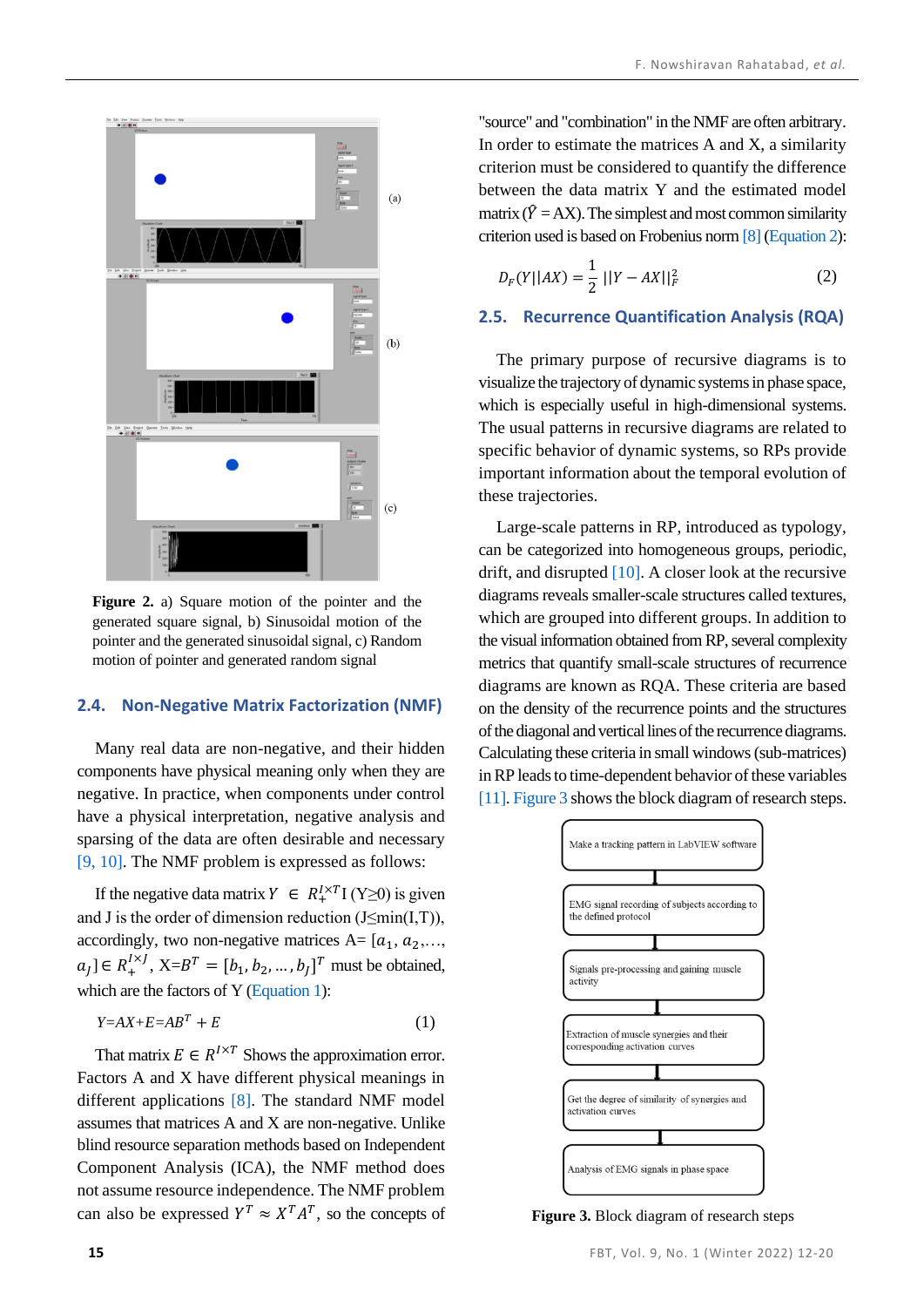## **3. Results**

#### **3.1. Choosing the Right Number of Synergies**

Variant Allele Frequencies (VAF) was calculated for one to five synergies to determine the appropriate number of synergies in each of the sine, square, and random tracking hand movements. Finally, in all three movements considering the three synergies, the VAF criterion was 90% in the EMG signal envelope.

#### **3.2. Muscle Synergies Extraction**

After obtaining the signal envelope, muscle synergies were extracted using NMF algorithm. The NMF algorithm was run ten times with random start points to reduce the probability of finding local optimal ones and the response with the least reconstruction error was considered as the final answer. Three synergies were obtained for each subject in each movement. So there are eighteen synergies for each of the six subjects in each movement. At each movement, the eighteen synergy sets were categorized into three groups based on their similarity (using the cosine similarity criterion). The synergies of the members of each cluster were very similar. Clustering the synergies into three groups is illustrated in [Figure 4.](#page-4-0)

The last column of each shape is the center of the cluster  $(\overline{W})$ . [Figure 4a](#page-4-0) shows the first, second, and third synergies of sinusoidal motion. The cosine similarity criterion between the members of the first synergy cluster is between 0.77 and 0.98, with a mean of 0.9138 and a standard deviation of 0.0611. The cosine similarity criterion between the members of the second synergy cluster is between 0.72 and 0.99, with a mean of 0.8953 and a standard deviation of 0.105. The cosine similarity criterion between the members of the third synergy cluster is between 0.81 and 0.98, with a mean of 0.9214 and a standard deviation of 0.0571. As can be seen in the sinusoidal hand motion tracking, the members of the synergies of each cluster are very similar.

[Figure 4b](#page-4-0) shows the first, second, and third synergies of square motion. The cosine similarity criterion between the members of the first synergy cluster is between 0.86 and 0.99, with a mean of 0.94 and a standard deviation of 0.0399. The cosine similarity criterion between the members of the second synergy cluster is between 0.92 and 0.99, with a mean of 0.97 and a standard deviation of 0.0245. The cosine similarity criterion between the members of the third synergy cluster is between 0.73 and 0.98, with a mean of 0.87 and a standard deviation of 0.0846. As can be seen in the square hand motion tracking, the members of the synergies of each cluster are very similar. [Figure 4c](#page-4-0) shows the first, second, and third synergies of random motion. The cosine similarity criterion between the members of the first synergy cluster is between 0.61 and 0.98, with a mean of 0.87 and a standard deviation of 0.1003. The cosine similarity criterion between the members of the second synergy cluster is between 0.50 and 0.98, with a mean of 0.83 and a standard deviation of 0.1683. The cosine similarity criterion between the members of the third synergy cluster is between 0.59 and 0.98, with a mean of 0.89 and a standard deviation of 0.0984. As can be seen in the random hand motion tracking, the similarity of the synergy members of each cluster is less than the square and sinusoidal tracking movements. Also, as can be seen in all movements, in the first synergy, the activity of the short and long head biceps brachii is more than that of the other muscles. In the second synergy, the activity of the pectoralis major muscle is greater than



<span id="page-4-0"></span>**Figure 4.** Clustering the synergies into three groups in a) Sine Motions b) Square Motions c) Random Motions. The last column of each shape is the center of the cluster  $(\overline{W})$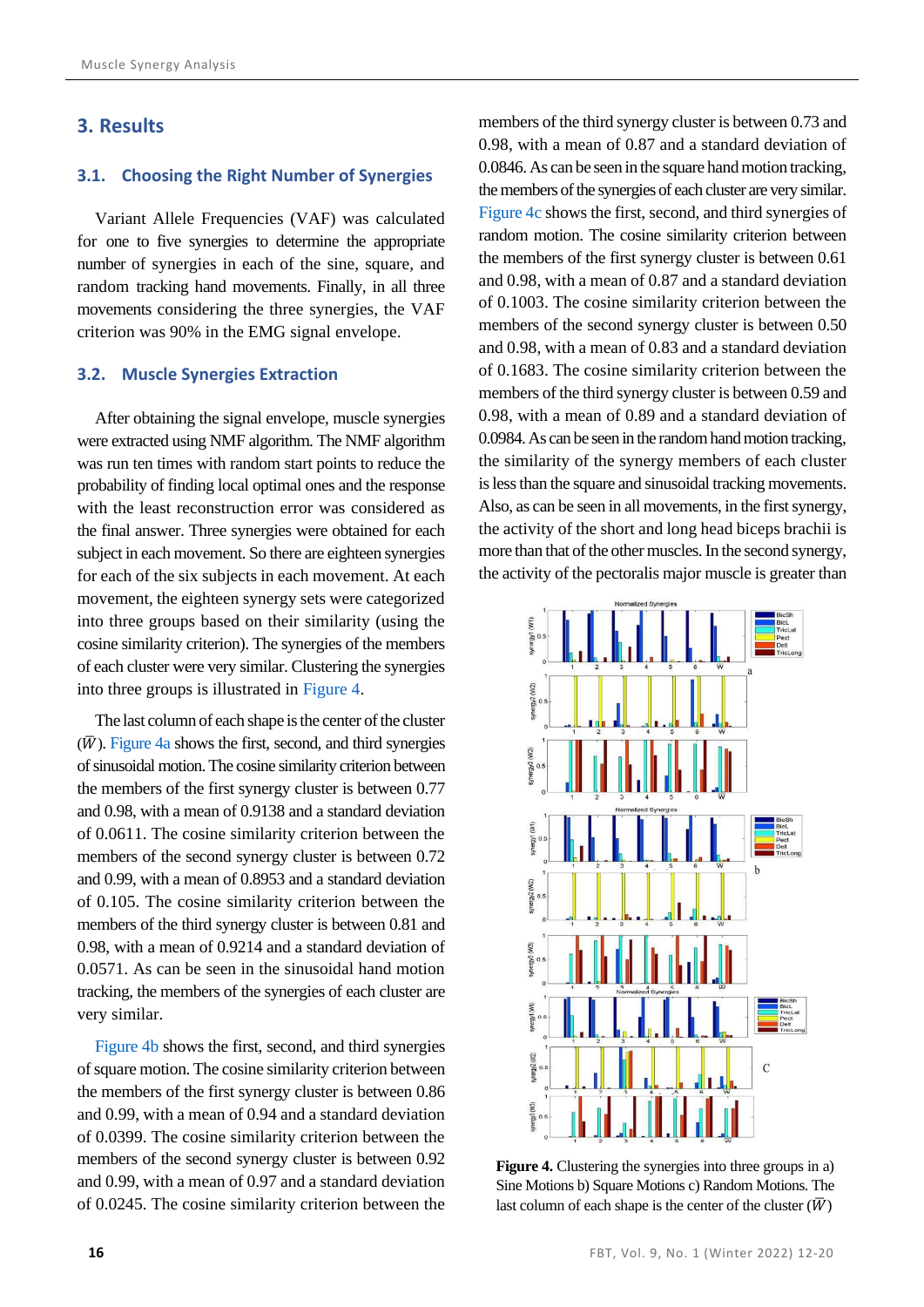that of the other muscles. In the third synergy, the deltoid muscle, the lateral head, and the long head of the triceps brachii have the highest activity.

# **3.3. Comparison of the Similarity of Synergy Activity Coefficients**

After clustering and analyzing the extracted synergies, their corresponding activation coefficients were also compared. In sinusoidal motion the cosine similarity of the members of the first cluster was between 0.24 and 0.6 (mean: 0.42, standard deviation: 0.11), the second cluster between 0.15 and 0.54 (mean: 0.33, standard deviation: 0.13), in the third cluster between 0.13 and 0.52 (mean: 0.32, standard deviation: 0.12. [Figure 5](#page-5-0) shows mean Clustered Muscle Activity Curves in a) Sine Motions b) Square Motions c) Random Motions.

#### **3.4. RQA Features Extraction**

At this point, the only pre-processing of the data was downsampling. Then the phase space trajectory of all the muscles' signal was reconstructed and RP tools were applied to the trajectories and the recurrence matrix was calculated. Then, based on this matrix, indices of the rate of recurrence, certainty, entropy, laminarity, etc. were extracted. In [Table 1](#page-5-1) the mean features extracted from the RQA in sinusoidal, square, and random tracking motions are shown.



<span id="page-5-0"></span>**Figure 5.** Mean Clustered Muscle Activity Curves in a) Sine Motions b) Square Motions c) Random Motions

| <b>Muscle</b>       | <b>Movement Type</b> | $\mathbf{R}$ | <b>DET</b> | Lmax    | <b>ENT</b> | <b>LAM</b> | TT    |
|---------------------|----------------------|--------------|------------|---------|------------|------------|-------|
| Biceps (short head) | sinusoid             | 0.090        | 0.063      | 12.300  | 0.867      | 0.069      | 3.296 |
|                     | square               | 0.058        | 0.113      | 52.600  | 1.338      | 0.040      | 2.803 |
|                     | random               | 0.091        | 0.127      | 55.500  | 1.319      | 0.071      | 3.378 |
| iceps (Long head)   | sinusoid             | 0.049        | 0.046      | 20.300  | 0.899      | 0.044      | 2.270 |
|                     | square               | 0.029        | 0.096      | 41.500  | 0.927      | 0.006      | 2.089 |
|                     | random               | 0.101        | 0.091      | 40.000  | 1.125      | 0.069      | 2.864 |
| Triceps (Long head) | sinusoid             | 0.017        | 0.002      | 3.800   | 0.175      | 0.004      | 2.061 |
|                     | square               | 0.019        | 0.040      | 16.600  | 0.570      | 0.003      | 2.552 |
|                     | random               | 0.025        | 0.019      | 21.000  | 0.607      | 0.003      | 2.569 |
| Pect                | sinusoid             | 0.098        | 0.063      | 24.500  | 1.322      | 0.049      | 3.273 |
|                     | square               | 0.088        | 0.047      | 24.300  | 1.242      | 0.045      | 3.285 |
|                     | random               | 0.094        | 0.092      | 45.000  | 1.618      | 0.028      | 2.750 |
| Pectoralis major    | sinusoid             | 0.028        | 0.094      | 4.500   | 0.335      | 0.020      | 2.146 |
|                     | square               | 0.093        | 0.169      | 107.500 | 1.344      | 0.087      | 3.449 |
|                     | random               | 0.044        | 0.044      | 24.800  | 1.408      | 0.052      | 3.883 |
| Triceps (Long head) | sinusoid             | 0.068        | 0.016      | 6.600   | 0.518      | 0.013      | 3.098 |
|                     | square               | 0.053        | 0.035      | 21.300  | 0.778      | 0.025      | 2.629 |
|                     | random               | 0.110        | 0.112      | 65.000  | 1.199      | 0.058      | 3.250 |

<span id="page-5-1"></span>**Table 1.** The mean features extracted from the RQA in sinusoidal, square, and random tracking motions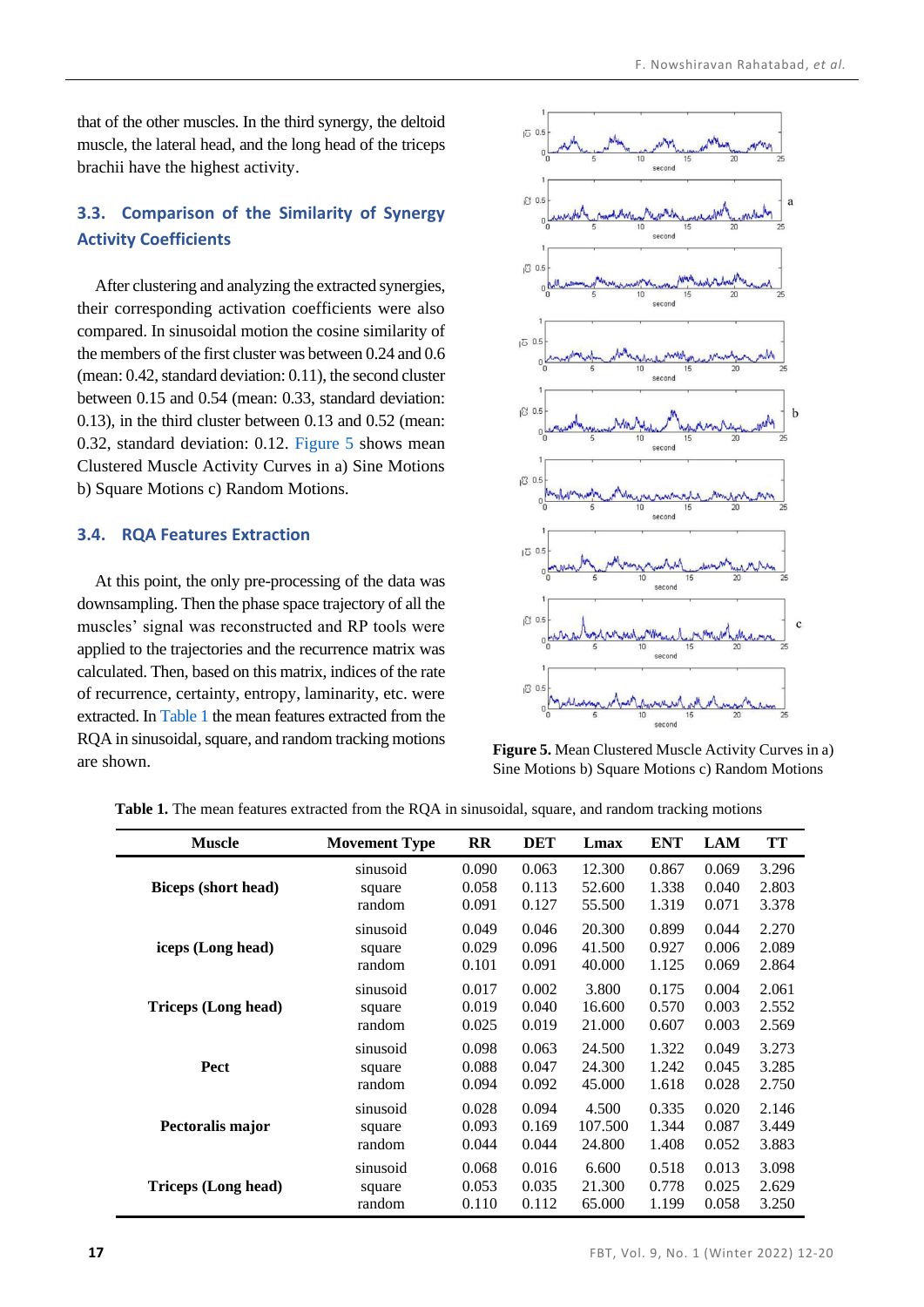As can be seen in all muscles, the mean entropy value (ENT) of the random motions is higher than the other motions, indicating an increase in the complexity of the recurrence plot (relative to the diagonal lines) in the random motions relative to the other motions. The certainty value (DET) is always slightly lower in sinusoidal motion than in other movements, indicating less predictability of the system, although one can predict the motion to be performed, the body system has more chaotic behavior that could be due to less precision of the subjects in the movement. The laminarity property (LAM) is the same in almost all movements. The small amount of this feature indicates the chaotic behavior of the system. The recurrence plot for the first subject's six muscles in the three sinusoidal, square, and random movements is shown in [Figure 6.](#page-6-0) As can be seen, most diagrams have a pattern similar to the periodic pattern created by the sweep of the hand on the horizontal plane. The diagrams of some muscles are similar to the homogeneous pattern, which results in the behavior of the system approaching the static process.



<span id="page-6-0"></span>**Figure 6.** Recurrence plot in three a) random, b) sequential and c) square movements for a subject

For better comparison, the mean values and the standard deviation of the cosine similarity of the first, second, and third synergies in all motions are given in [Figure 7.](#page-6-1)



<span id="page-6-1"></span>**Figure 7.** Mean and the standard deviation values of cosine similarity of the a) first, b) second, and c) third synergies in all motions

The cosine similarity of the center of the first, second, and third synergy clusters between all movements is shown in [Table 2.](#page-6-2) As the comparison of the centers of clusters of different movements of synergy shows that the mean of different people's synergies in hand movements on the horizontal plane is very similar. The mean and standard deviation values of the cosine similarity of the activation curves of the subjects in the three sinusoidal, square, and random motions in the first, second, and third clusters are shown in [Figure 8.](#page-7-4) As can be seen, in most cases, the similarity of the activation curves is less than that of the sinusoidal and squared motions.

# **4. Discussion**

In the previous methods such a[s \[29\],](#page-8-16) reinforcement learning has been used to control the movements of the muscles, and old and conventional methods have been obtained to control movements by the brain [\[29,](#page-8-16) [30\]](#page-8-17) but in this paper, an attempt has been made to check that the brain has no control over single muscles and controls them synergistically.

<span id="page-6-2"></span>**Table 2.** The cosine similarity of the center of the first, second, and third synergy clusters between all movements

| <b>Movement</b><br><b>Cluster Number</b> | <b>Square and</b><br>Sinusoidal movement | Random and<br>Sinusoidal movement | <b>Square and</b><br><b>Random movement</b> |
|------------------------------------------|------------------------------------------|-----------------------------------|---------------------------------------------|
| <b>First Cluster</b>                     | 0.9967                                   | 0.9914                            | 0.9965                                      |
| Second Cluster                           | 0.9732                                   | 0.9931                            | 0.9522                                      |
| Third Cluster                            | 0.9986                                   | 0.9870                            | 0.9820                                      |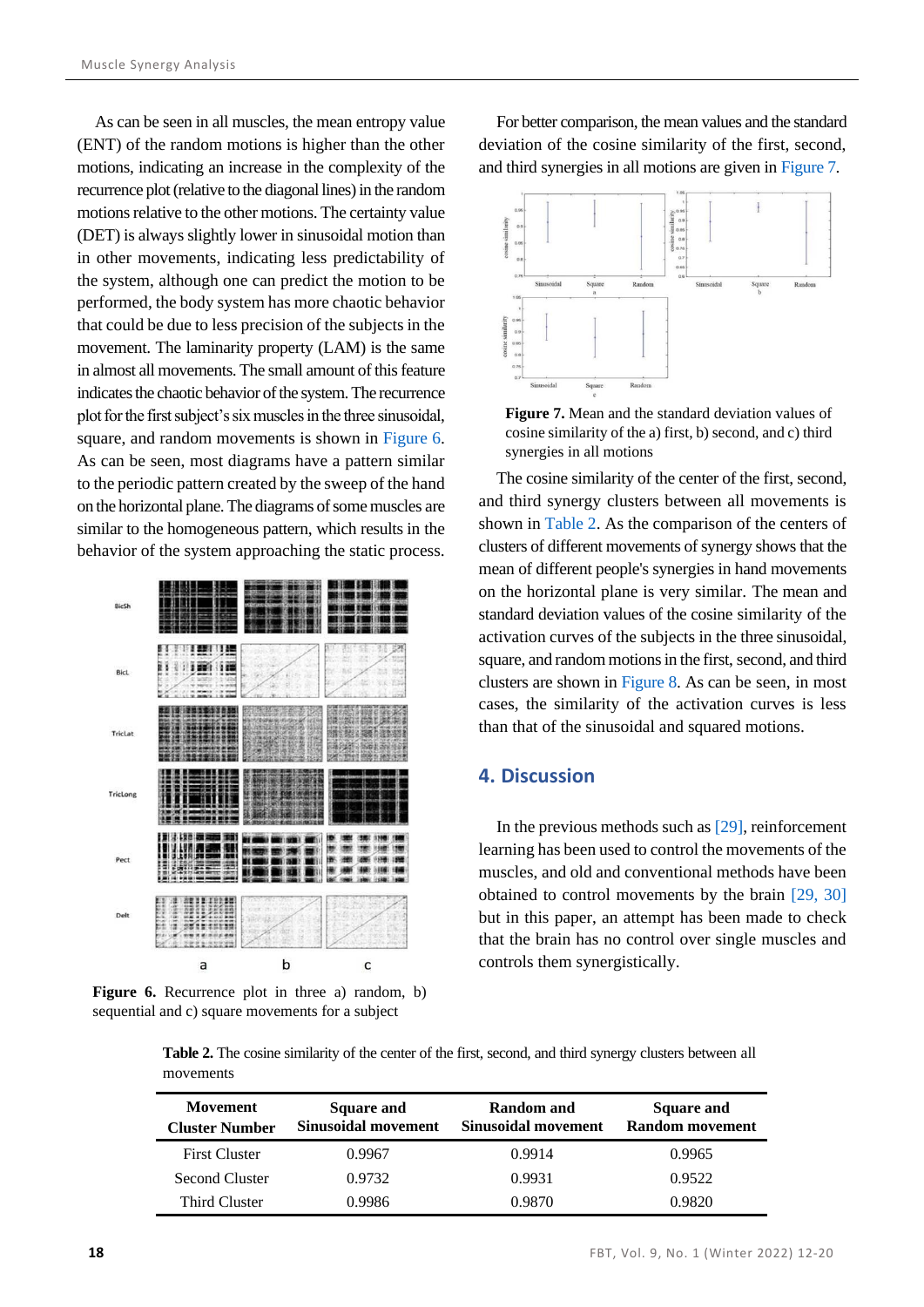

<span id="page-7-4"></span>**Figure 8.** Mean and standard deviation values of the cosine similarity of the activation curves of the subjects in the three sinusoidal, square, and random motions in the a) first, b) second and c) third clusters

In this paper, the aim was to understand the musculoskeletal system in human movements, other studies have been shown, the study of human movement using traditional methods such as reinforcement learning algorithms, fuzzy controllers, and the use of neural network controllers, but the use of synergistic theory and the fact that in the control brain, in such a way that the brain issues general motor commands and its interpretation and translation are done in the spinal cord, is an important discussion that a lot of research can be done about them.

In this paper, the aim was to better identify the musculoskeletal system in human movements and with a synergy perspective, it has tried to interpret and analyze it. Its applications include rehabilitation and better identification of motor diseases (Parkinson's and MS) and their treatment.

The recursive diagrams for the six muscles of subjects in the three sinusoidal, square, and random motions showed that most of the diagrams were similar to the pseudoperiodic pattern created by the repetitive rotational movements of the hand on the horizontal plane. The diagrams of some muscles are similar to the homogeneous pattern, which results in the behavior of the system approaching the static process [\[5\]](#page-7-3) noted that synergies in hand movements on the horizontal plane were highly similar among different individuals, which was also the result of this study. Their results also showed that although the synergy patterns were similar at different speeds, they were applied differently, which was the case in this study. Muscle synergies in arm reaching movements in the frontal plane have been extracted and studied [\[24\].](#page-8-12) Synergies of each movement were extracted using a modified NMF method. A synchronous model has been used. Their results indicated the existence of synchronous synergies in fast arm reaching movements, which is in accordance with the results of this study. The existence of synchronous synergies in reaching movements has also been confirmed in other studies, such as [\[3,](#page-7-1) [20\].](#page-8-18)

In this study, muscle synergies were extracted in three types of sinusoidal, square, and random movements to compare non-random and random movements. For this purpose, a pattern of motion tracking was first created on the computer, then the EMG signal of six hand muscles of subjects was recorded while performing the movements. The NMF method, which is by far the most suitable method for synergy extraction, extracted time-constant synergies. There were three synergies per movement per person. Then, the synergies of each movement were divided into three clusters according to the degree of cosine similarity between individuals. Comparison of the synergies of each cluster using the cosine similarity criterion showed that the similarity of the synergies of each cluster in nonrandom motions (sine and square motions) was greater than random motions. This comparison was also done for the activation curves corresponding to each synergy, which was the same result. It was observed, however, that in all movements, the similarity of the synergies in one cluster was greater than the similarity of their corresponding activation curves, which states that although the muscle synergies are very similar, they are not applied equally to different subjects.

#### **References**

- <span id="page-7-0"></span>1- Bizzi E., Cheung V., d'Avella A., Saltiel P., Tresch M., "Combining modules for movement."*Brain Research Reviews*, 57 (1): 125-33, (2008). doi: 10.1016/j.brainresrev.2007.08.004
- 2- Cheung VCK., D'Avella A., Bizzi E., "Adjustments of motor pattern for load compensation via modulated activations of muscle synergies during natural behaviors.", *Journal of Neurophysiology*, 101 (3):1235-57, (2009). doi: 10.1152/jn.01387.2007
- <span id="page-7-1"></span>3- d'Avella A., Lacquaniti F., "Control of reaching movements by muscle synergy combinations.", *Frontiers in computational neuroscience*, 7-42, 2013. doi: 10.3389/fncom.2013.00042
- <span id="page-7-2"></span>4- Latash ML., "Synergy", *OXFORD university press*.
- <span id="page-7-3"></span>5- Sabzevari V.R., Jafari A.H., Boostani R., "Muscle Synergy extraction during arm reaching movements at different speeds.", *Technology and Health Care*, 25(1): 123-136, (2017). doi: 10.3233/THC-161256.